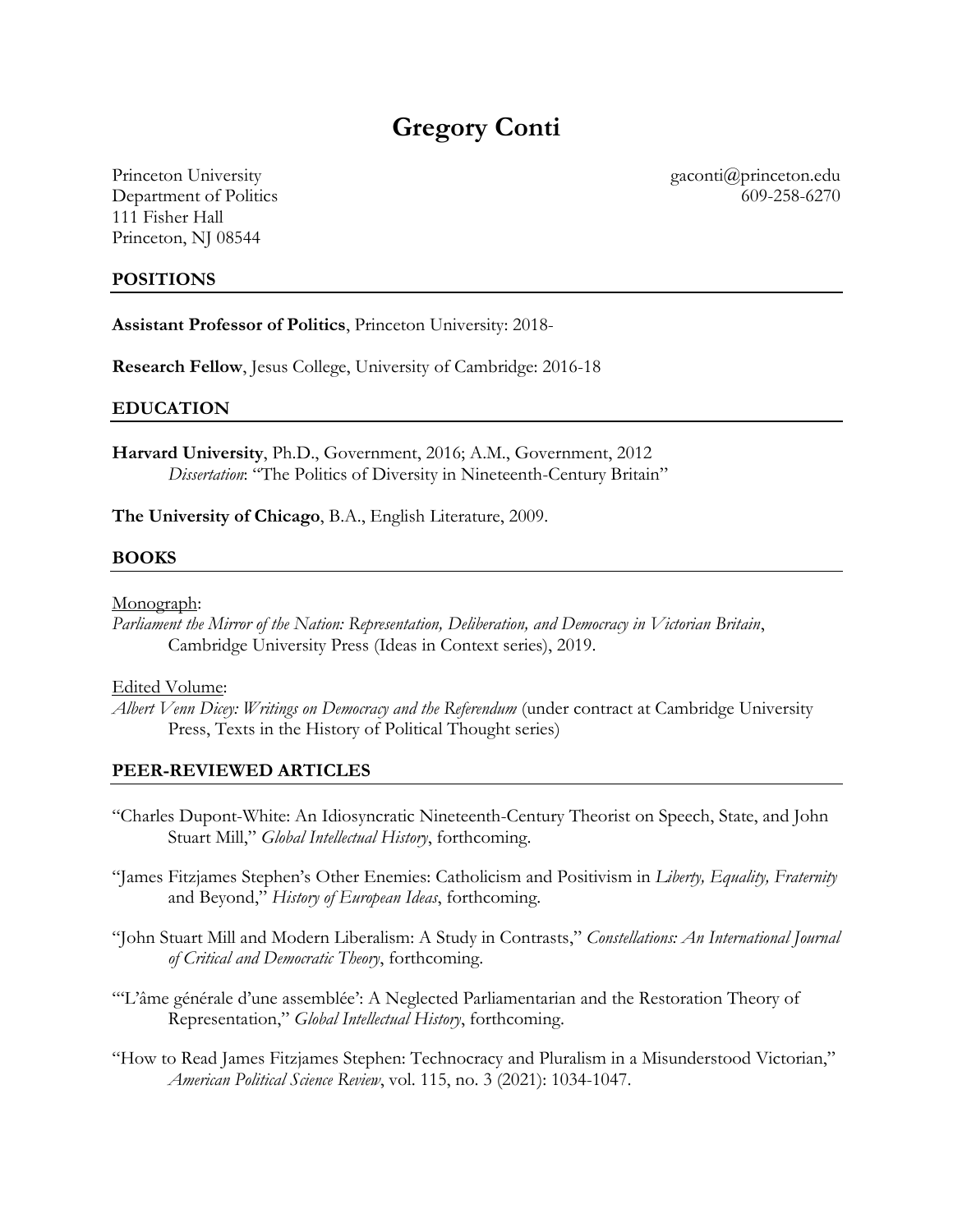- "Inegalitarian Inclusivity: A Reading of JS Mill's Mature Theory of Representation and Electoral Institutions in Context," *History of Political Thought*, vol. 42, no. 1 (2021): 98-130.
- "Ostrogorski Before and After: Three Critical Views of Parties and Elites," *Constellations: An International Journal of Critical and Democratic Theory*, vol. 27, no. 2 (2020): 169-84.
- "Democracy Confronts Diversity: Descriptive Representation in Victorian Britain," *Political Theory*, vol. 47, no. 2 (2019): 230-57.
- "Representative Institutions and the Question of Lefortian Democracy," *The Tocqueville Review/La revue Tocqueville*, vol. 39, no. 2 (2018): 135-63.
- "The Other Side of Representation: The History and Theory of Representative Government in Pierre Rosanvallon," *Constellations: An International Journal of Critical and Democratic Theory*, vol. 23, no. 4 (2016): 548-62. Co-authored with Will Selinger.
- "Jean Barbeyrac, Supererogation, and the Search for a Safe Religion," *Modern Intellectual History*, vol. 13, no. 1 (2016): 1-31.
- "James Fitzjames Stephen, John Stuart Mill, and the Victorian Theory of Toleration," *History of European Ideas*, vol. 42, no. 3 (2016): 364-98.
- "What's Not in *On Liberty*: The Pacific Theory of Free Discussion in the Early Nineteenth Century," *Journal of British Studies*, vol. 55, no. 1 (2016): 57-75.
- "The Receptions of Élie Halévy's *Formation du Radicalisme Philosophique* in England and France," *Modern Intellectual History*, vol. 12, no. 1 (2015): 197-218. Co-authored with Cheryl Welch.
- "Reappraising Walter Bagehot's Liberalism: Discussion, Public Opinion, and the Meaning of Parliamentary Government," *History of European Ideas*, vol. 41, no. 2 (2015): 264-91. Coauthored with Will Selinger.
- "Lockean Toleration and the Victim's Perspective," *European Journal of Political Theory*, vol. 14, no. 1 (2015): 76-97.

"Hume's Low Road to Toleration," *History of Political Thought*, vol. 36, no. 1 (2015): 165-91.

# **PEER-REVIEWED BOOK CHAPTERS**

- "Plural Voting and Popular Government in Victorian Britain," in *People Power, 1513-1914*, eds. Chris Barker and Robert Ingram (Manchester University Press, forthcoming).
- "Before and Beyond *On Liberty*: Samuel Bailey and the Nineteenth-Century Theory of Free Speech," in *Freedom of Speech, 1500-1850*, eds. Alex Barber, Robert Ingram, Jason Peacey (Manchester University Press, 2020).
- "Democracy and the Press in Rosanvallon's Historiography," in *Pierre Rosanvallon's Political Thought: Interdisciplinary Approaches*, eds. Oliver Flügel-Martinsen, Franziska Martinsen, Stephen Sawyer, Daniel Schulz (Columbia University Press, 2019), 133-57.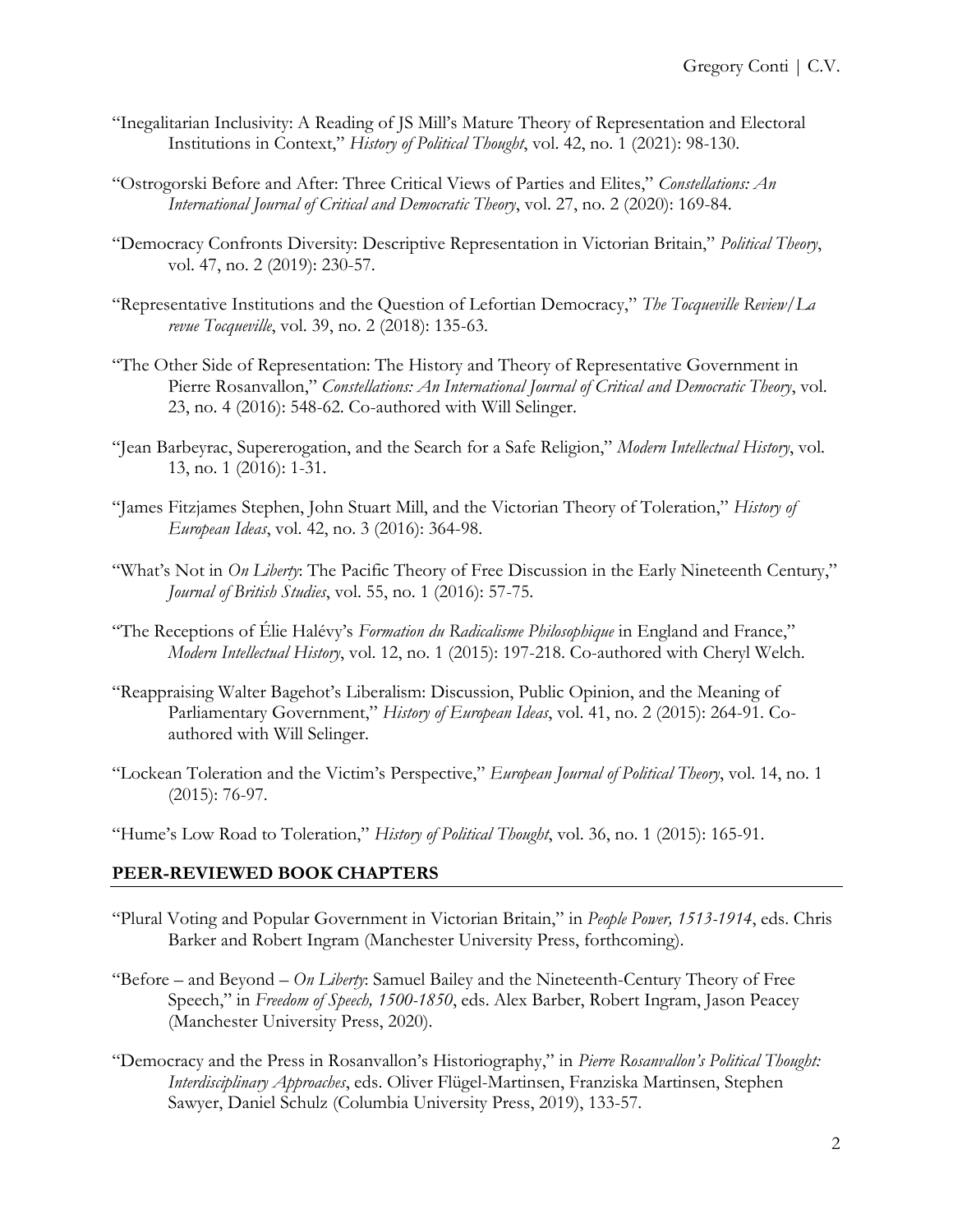# **REVIEW ESSAYS**

- "Some Quasti-Methodological Reflections," in *Tocqueville Review* Roundtable "Parliamentary Thinking," 4 Aug. 2021 <https://tocqueville21.com/Blog/focus/parliamentary-thinking>.
- "James Fitzjames Stephen and the Landscape of Victorian Political Thought," *Modern Intellectual History*, vol. 18, no. 1 (2021): 261-74.
- "Response," in H-Diplo Roundtable XXI-49, 3 July 2020 <https://hdiplo.org/to/RT21-49>: 21-9.
- "The Lost History of Political Liberalism," *History of European Ideas*, vol. 46, no. 3 (2020): 341-54. Coauthored with Will Selinger.

# **SELECTED WORKS IN PROGRESS**

"John Stuart Mill's Views on the Working Class: A Reconstruction and Contextual Study"

*Honest Democracy: Albert Venn Dicey, the Referendum, and the Transformation of Liberalism*

- "Was There a Liberal Theory of Progress in the Nineteenth Century? A Sketch"
- "The Structure of Anti-Democratic Thought in Nineteenth-Century Britain" (for the *Cambridge History of Democracy*)
- "On the Nadir of Natural Rights Theory in Nineteenth-Century Britain" (for the *Cambridge History of Rights*)
- "Fake News and Democratic Authority: The Caesarist Case against Free Speech in the French Second Empire"

# **ACADEMIC TRANSLATIONS**

- Of Claude Lefort, "Democracy and Representation" ("Démocratie et représentation"), in *The Constructivist Turn in Political Representation*, eds. Lisa Disch, Mathijs van de Sande, Nadia Urbinati (Edinburgh Univ Press, 2019): 104-17.
- Of Bernard Manin, "Political Deliberation and the Adversarial Principle" ("Délibération politique et principe du contradictoire"), *Daedalus*, vol. 146, no. 3 (2017): 39-50.

# **SELECTED PRESENTATIONS**

"What Might Be Wrong with Electoral Individualism?"

o Center for the Study of Political Thought, Conference on Democratic Representation, Cornell University, May 15, 2021

"Parties before the Party System"

o Symposium on Max Skjönsberg's *Persistence of Party*, University of Liverpool, April 28, 2021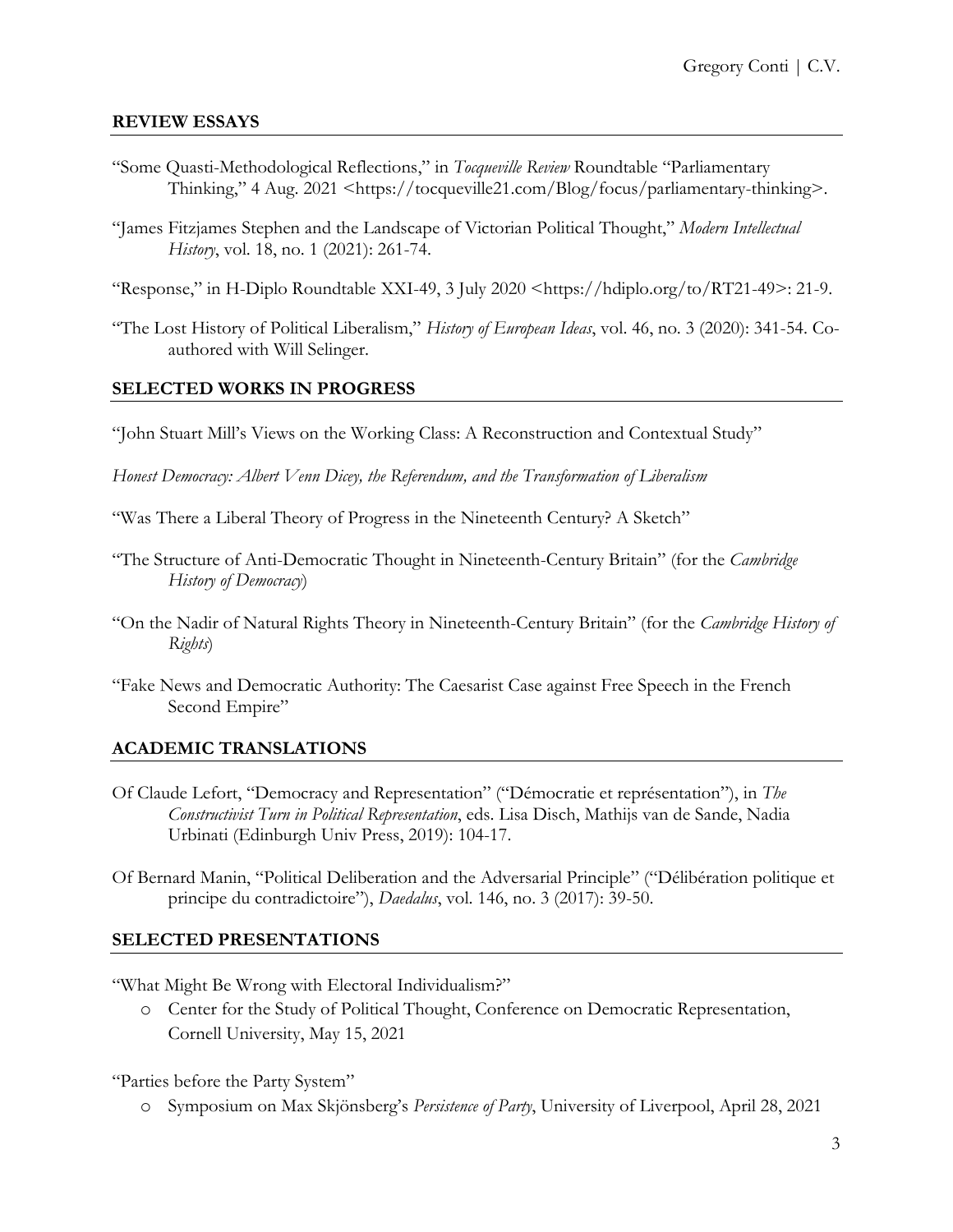"Why Not Write the History of Liberalism before 'Liberalism'?"

o Symposium on Arthur Ghins's *Public Opinion vs. Popular Sovereignty*, Brown University, April 16, 2021

"Auguste Comte and the Birth of Conservatism"

o Symposium on the French Right, Abigail Adams Institute, Cambridge, MA, Mar. 27, 2021

"On the Nadir of Natural Rights Theory in Victorian Britain"

o Workshop on the History of Rights, the University of Chicago, Mar. 19, 2021

# Symposia on *Parliament the Mirror of the Nation*

- o Centre for Political Thought, Cambridge University, Jan. 28, 2021 (discussants: Tejas Parasher, Mira Siegelberg). In conjunction with Will Selinger's *Parliamentarism*.
- o Political Theory Speaker Series, Georgetown University, Nov. 13, 2020. In conjunction with Will Selinger's *Parliamentarism*.
- o Institute of Intellectual History <https://intellectualhistory.net>, May 21, 2020
- o Whitney Humanities Program and the Center for the Study of Representative Institutions, Yale University, Feb. 21, 2020 (discussants: Isaac Nakhimovsky, Giulia Oskian, Noah Rosenblum). In conjunction with Will Selinger's *Parliamentarism*.
- o UCHV & Politics Dept., Princeton University, Oct. 4, 2019 (discussants: Richard Bourke, Bryan Garsten, Bernard Manin, Helena Rosenblatt)
- o APSA Annual Meeting, Washington, DC, Aug 29, 2019 (as "Author Meets Critics" Panel; discussants: Giulia Oskian, Jennifer Pitts, Lucia Rubinelli, Shannon Stimson)

"John Stuart Mill's Mature Theory of Representation in Context"

o International Society for Utilitarian Studies, Chicago, IL, July 30-31, 2020 [postponed]

# "Mill's *On Liberty*"

o Contemporary Civilization Course Colloquium, Columbia University, Feb. 18, 2020

"Is There a Crisis of Democracy?"

o Manuscript Workshop on Jacob Eisler's *Election Law and the Crisis of Mass Democracy*, Southampton University Law School, July 11, 2019

"'L'âme générale d'une assemblée': Pierre-François Flaugergues's Political Theory"

- o Political Theory Workshop, Columbia University, Oct. 15, 2019
- o Visitors' Seminar, Libera Università Internazionale degli Studi Sociali (LUISS), Rome, June 27, 2019
- o Society of Fellows in the Liberal Arts, University of Chicago, May 13, 2019
- o Workshop on Liberalism in the History of Political Thought, University of Cambridge, Jan.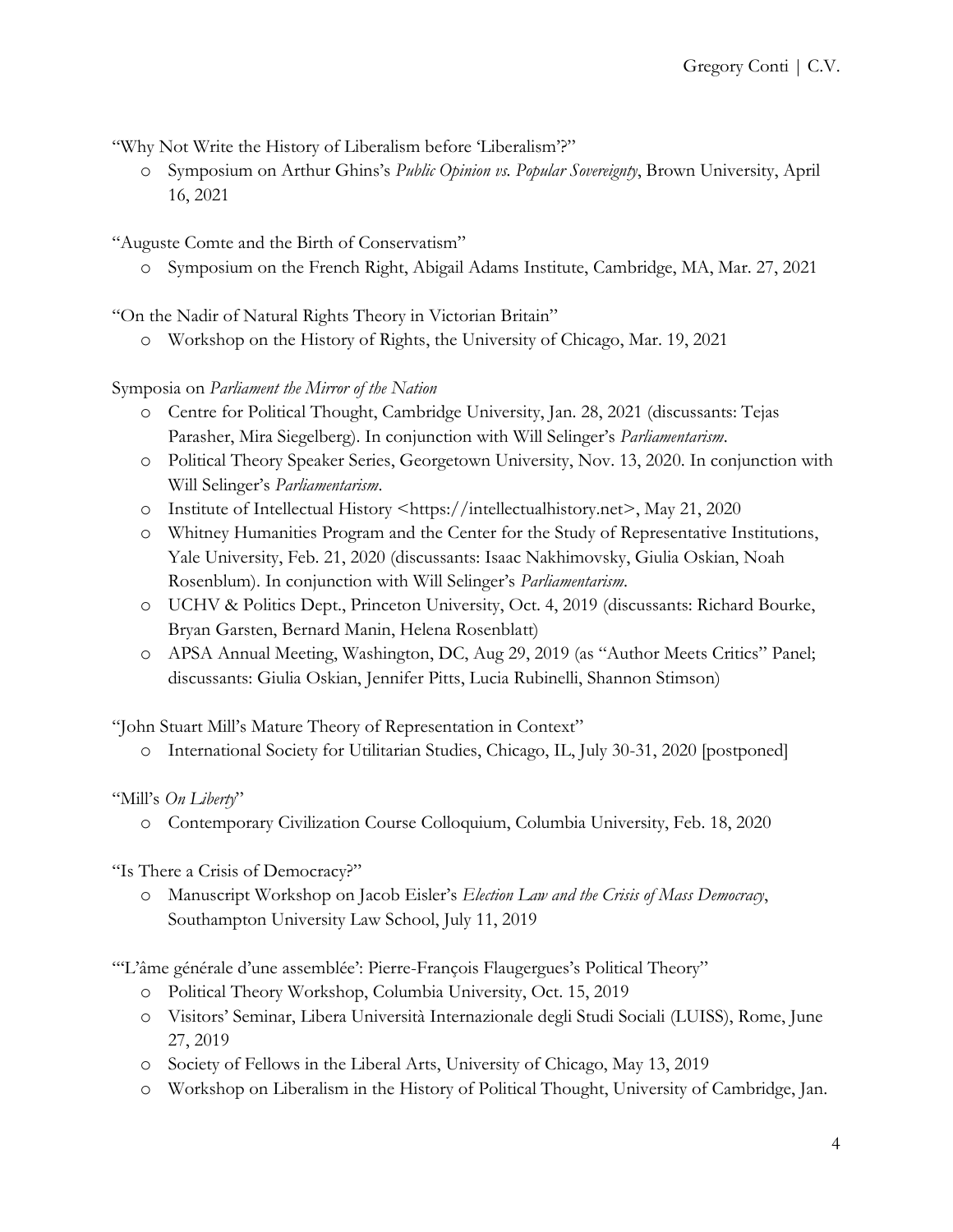23, 2019

"Fichte's Dilemmas and the Politics of the Suspension Period"

o Manuscript Workshop on Stefan Eich's *Currency of Politics*, Society of Fellows in the Liberal Arts, Princeton University, April. 5, 2019

"Lessons on Publishing in Political Theory"

o Half-Baked Workshop Series, Politics Department, Princeton University, Mar. 28, 2019

"Plural Voting and Popular Sovereignty in Victorian Britain"

o Conference on Popular Sovereignty and Populism, Ohio University, Mar. 15-16, 2019

"Fake News in Nineteenth-Century France"

- o Conference on Free Speech in Troubled Times, Princeton-Humboldt Universität, Berlin, June 14-15, 2019
- o Mercer House Speakers Series, Princeton University, Nov. 30, 2018
- o Human Values Form, Princeton University, Oct. 15, 2018

"Ostrogorski Before and After: Three Moments in Anti-Partyism and 'Elite Theory'"

- o Political Theory Research Seminar, Princeton University, Sept. 25, 2018
- o APSA Annual Meeting, Boston, Aug. 30, 2018
- o Conference on Elites and Democracy in Modern Political Thought, CRASSH, University of Cambridge, Dec. 7, 2017 (as "Three Moments in Thinking about Parties and Elites")

"James Fitzjames Stephen and the '-Isms' of Victorian Political Thought"

o Conference on the History of Political Thought in the Age of Ideologies, Queen Mary University of London, May 31-June 1, 2018

"Before *On Liberty*: Samuel Bailey and the Nineteenth-Century Theory of Free Speech"

- o Political Thought Seminar, Oxford University, Oct. 13, 2017
- o Princeton-Universitat Pompeu Fabra Political Theory Conference, Barcelona, Nov. 2-3, 2017
- o Conference on Freedom of Speech, 1550-1850, Ohio University, April 7-8, 2017

"What Is Democracy? A Few Different Ideas"

o POLIS Sutton Trust Summer School, University of Cambridge, Aug. 16, 2017

"Did the Nineteenth Century Believe that Parliaments Had Minds and Wills of Their Own?"

o Conference on the History of Thinking about Artificial Intelligence and Agency, Center for the Future of Intelligence, University of Cambridge, Mar. 20, 2017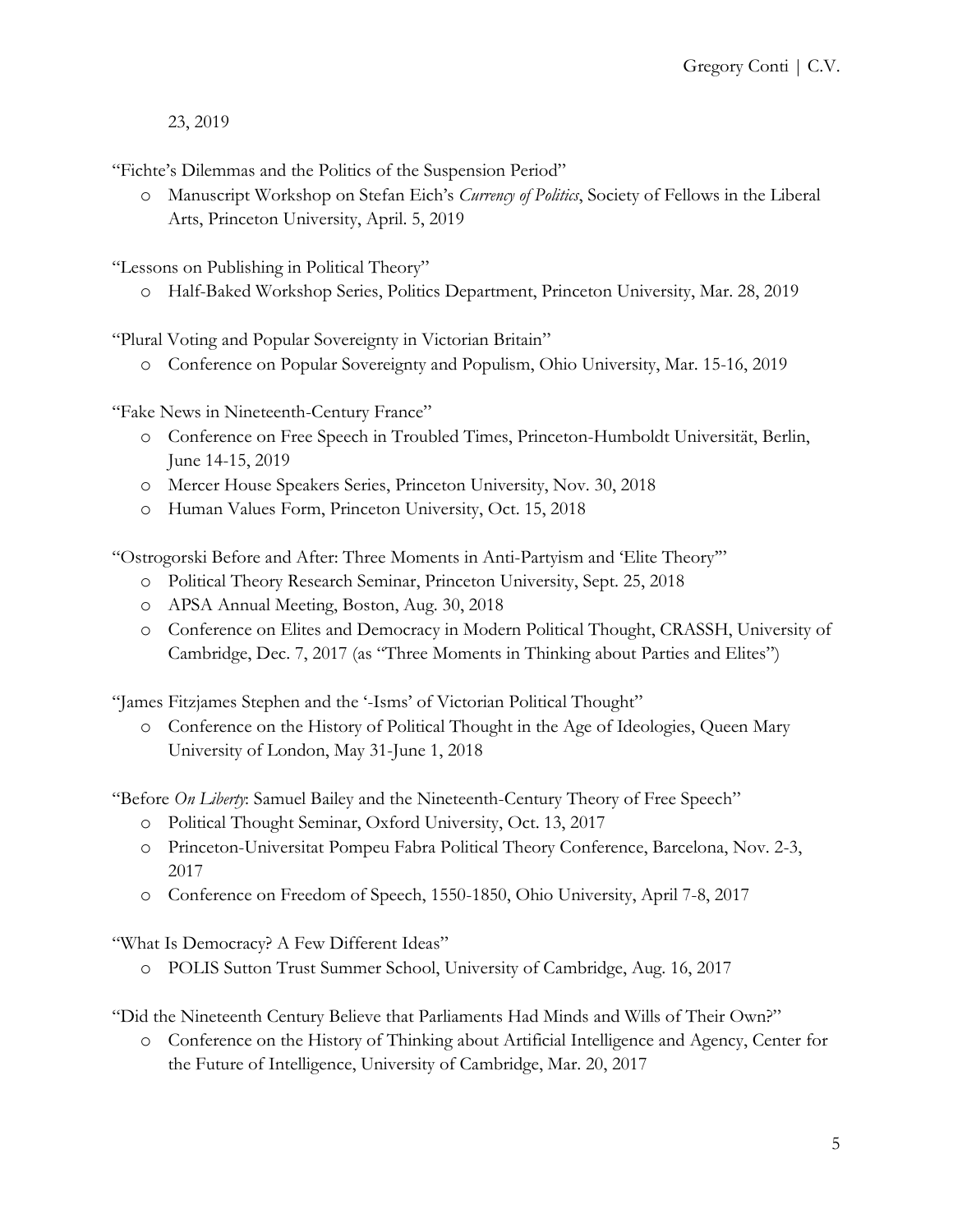"Interpreting Trump's Victory"

o Panel on the 2016 Election, Jesus College, University of Cambridge, Jan. 20, 2017

"Democracy Confronts Diversity: Deliberation and Representation in Victorian Britain"

- o Political Thought and Intellectual History Seminar, University of Cambridge, Oct. 17, 2016
- o Princeton University Politics Department, Nov. 12, 2015

"Representative Institutions and the Character of Lefortian Theory"

o APSA Annual Meeting, Philadelphia, Sept. 1, 2016

"Victorian Democratic Theory and the Problem of Representation"

- o Political Theory Workshop, Harvard University, Sept. 16, 2015
- o Fellows Workshop, Edmond J. Safra Center for Ethics, Harvard University, Jan. 29, 2015 (as "Democracy, Diversity, and Contestability: Democracy against the Variety of Suffrages")

"John Stuart Mill and the Pacific Theory of Toleration"

- o APSA Annual Meeting, San Francisco, Sept. 3, 2015
- o Sciences Po Graduate Conference in Political Theory, Paris, June 19, 2014 (as "What's Not in *On Liberty*: A Forgotten Nineteenth-Century Argument for Freedom of Discussion")

"Diversity without Democracy: The Theory of the Variety of Suffrages"

o Fellows Workshop, Edmond J. Safra Center for Ethics, Harvard University, Apr. 2, 2015

"James Fitzjames Stephen and the Victorian Theory of Toleration"

o Political Theory Workshop, Harvard University, Feb. 11, 2015

"Walter Bagehot, Liberalism, and Parliamentary Government"

o Center for European Studies Workshop, Harvard University, Nov. 14, 2014. Presentation with Will Selinger

"Jean Barbeyrac, Supererogation, and the Search for a Safe Religion"

o Political Theory Workshop, Harvard University, Sept. 10, 2014

"Lockean Toleration and the Victim's Perspective"

o Political Theory Workshop, Harvard University, Feb. 26, 2014

"Hume's Low Road to Toleration"

- o Political Theory Workshop, University of Chicago, Jan. 15, 2014
- o MPSA Annual Meeting, Chicago, April 12, 2013
- o Princeton Graduate Conference in Political Theory, Princeton University, April 5, 2013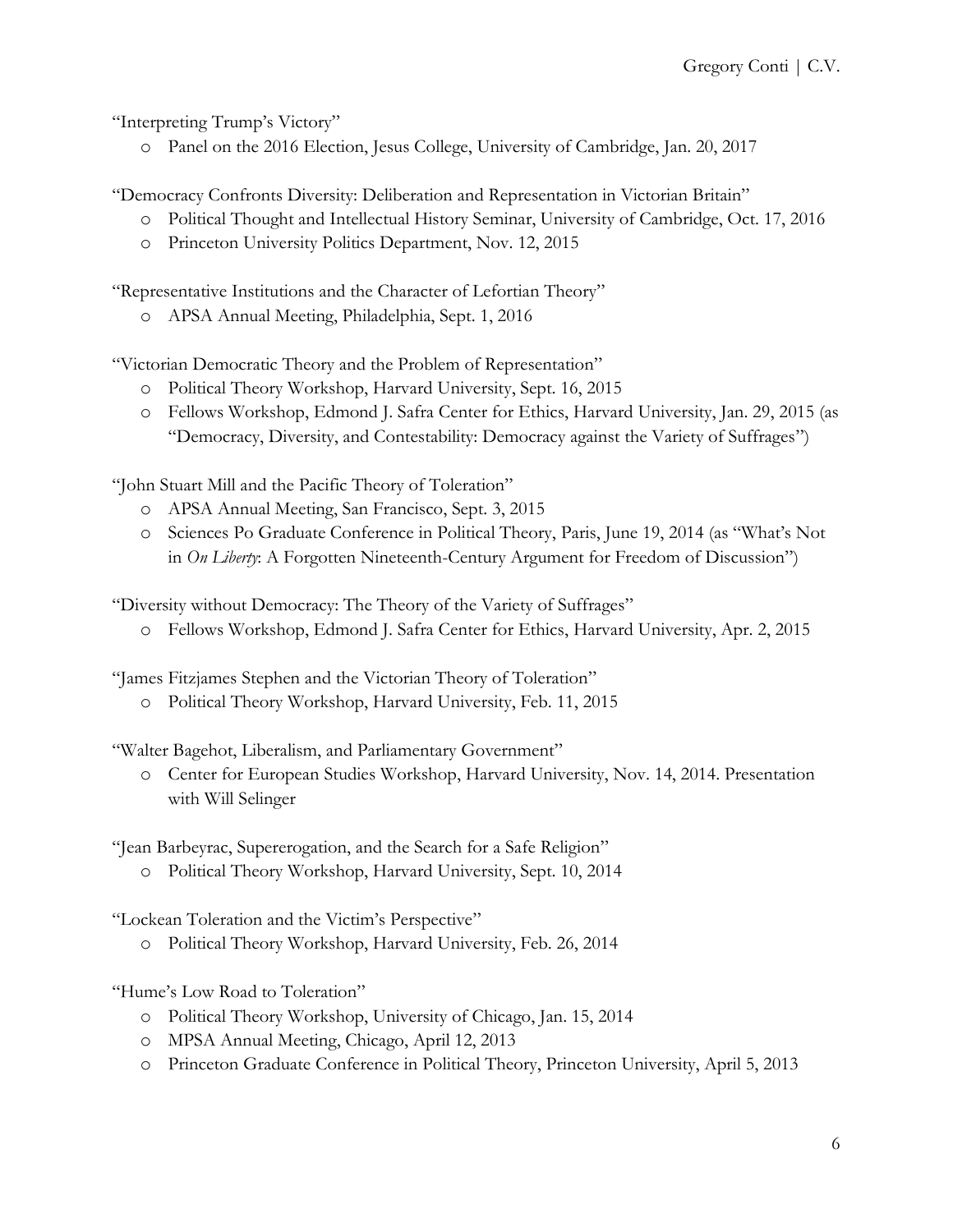"What Exactly Mill and Tocqueville Thought about Diversity of Opinion"

o NEPSA Annual Meeting, Portland, ME, May 3, 2013

"Diversity of Opinion: A History"

o Political Theory Workshop, Harvard University, Nov. 14, 2012

# **TEACHING**

### **Princeton University**

- *Graduate Research Seminar in Political Theory*, Convener. 2021-22. Yearlong symposium for discussion of works in progress.
- *John Stuart Mill's Politics: Ideas and Context*. Spring 2021. Seminar for graduate students and advanced undergraduates.
- *Political Theory of the French Revolution*. Spring 2020, Spring 2022. Seminar for graduate students and advanced undergraduates.
- *Representation and Representative Institutions in Political Theory*. Fall 2019, Fall 2021. Seminar for junior concentrators in Politics, in preparation for their required research projects.
- *Alexis de Tocqueville and John Stuart Mill: Liberalism, Democracy, Revolution, Empire*. Spring 2019. Seminar for graduate students and advanced undergraduates.
- *Modern Political Theory*. Fall 2018, Spring 2020, Spring 2022. Survey lecture course for undergraduates. Also led one discussion precept.

Reading Courses/Independent Studies: *Progress and Civilization in Nineteenth-Century Political Theory* (Spring 2019); *Max Weber on Politics* (Fall 2021)

# **University of Cambridge**

*B.A. Tutorial in Politics*, Supervisor, Easter 2017.

*MPhil in Political Thought and Intellectual History,* Supervisor for MPhil Paper, Lent 2017; Examiner for MPhil Papers, Michelmas 2017-Lent 2018

# **SELECTED AFFILIATIONS, FELLOWSHIPS & AWARDS**

Grant, 250<sup>th</sup> Anniversary Fund for Innovation in Undergraduate Education, Magic Project, Learning Across Borders Fund, to plan and carry out a new course on the French Revolution to be held in Paris (joint with Flora Champy)

Member, New York-Area History of Political Thought Group

Fellow, Remarque Institute, New York University, Spring 2021 [postponed]

Visiting Fellow, Institute for Advanced Legal Studies, University of London, Summer/Fall 2020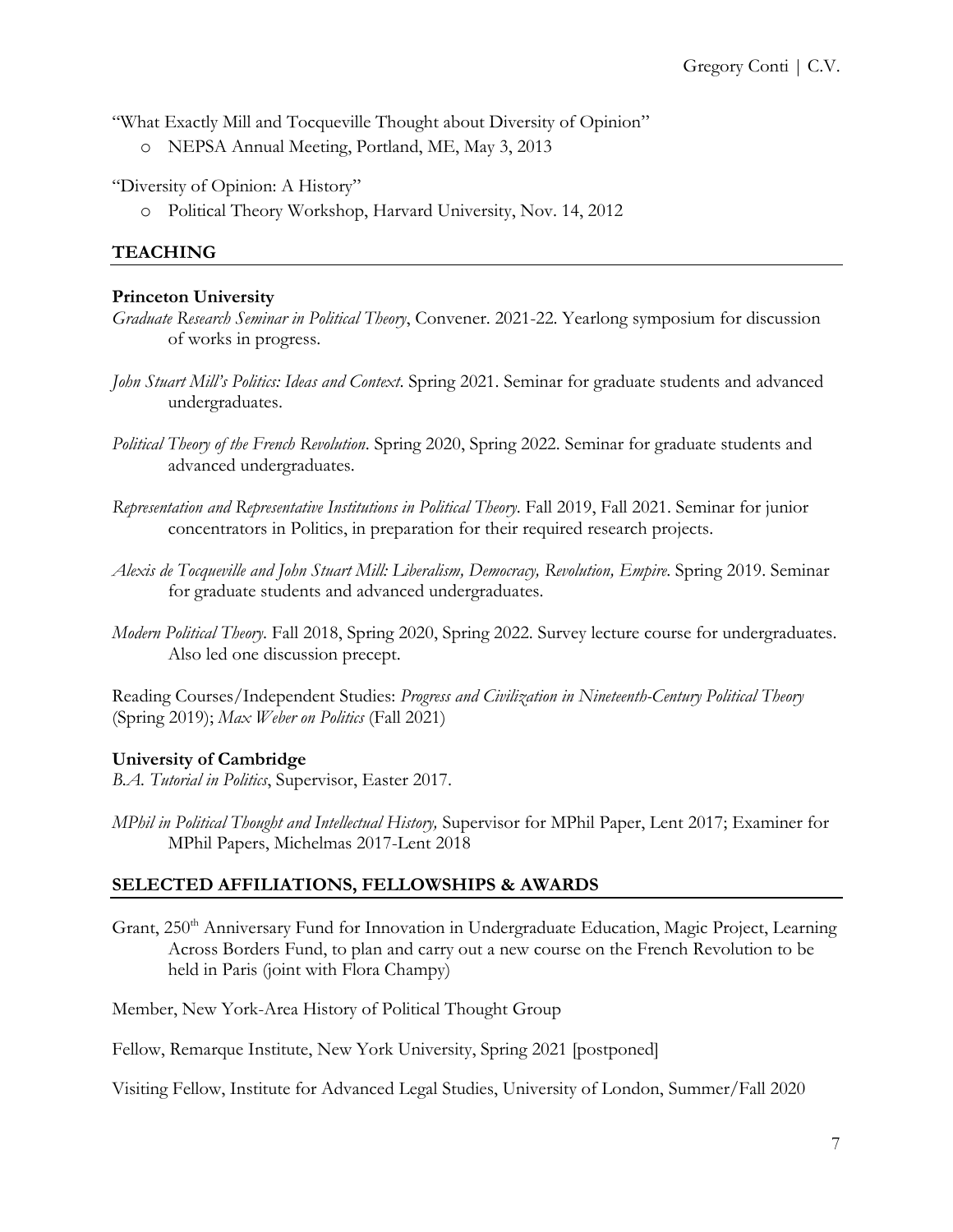- Research Grant, Institute for Humane Studies, for research assistance and conference travel, 2020 [two awards]
- Associated Faculty, University Center for Human Values, Princeton University, 2018-
- Research Grant, University Committee on Research in the Humanities and Social Sciences, Princeton University, 2020
- Research Grant, University Committee on Research in the Humanities and Social Sciences, Princeton University (two awards), 2019
- Research Grant, Institute for Humane Studies, for conference travel, 2017
- Charles Sumner Dissertation Prize, Harvard University 2016
- Mellon Dissertation Completion Fellowship, Harvard University, 2015-16
- Graduate Seed Grant, Center for American Political Studies, 2015 Harvard University
- Graduate Fellow, Edmond J. Safra Center for Ethics, Harvard University, 2014-15
- Recipient of the Harvard University Certificate of Distinction in Teaching, Spring 2013 and Spring 2014
- Graduate Student Affiliate, Minda de Gunzburg Center for European Studies, Harvard University, 2013-6
- GSAS Summer Pre-Dissertation Fellowship (grant for travel and language acquisition), Harvard University, 2012
- Jens Aubry Westengard Scholarship (grant for travel and language acquisition), Harvard University, 2012
- GSAS Summer School Tuition Fellowship, Harvard University, 2011
- Judith Nisse Shklar Fellow in the Government Department, Harvard University, 2010-2011
- Napier Wilt Prize for Outstanding Thesis in English Literature, University of Chicago, 2009
- Honors from the College, University of Chicago, 2009
- Honors from the Department of English Literature, 2009
- Phi Beta Kappa, University of Chicago, 2008 (early induction)

National Merit Scholarship, 2005

Robert Byrd Scholarship, 2005

# **CONFERENCE ADMINISTRATION**